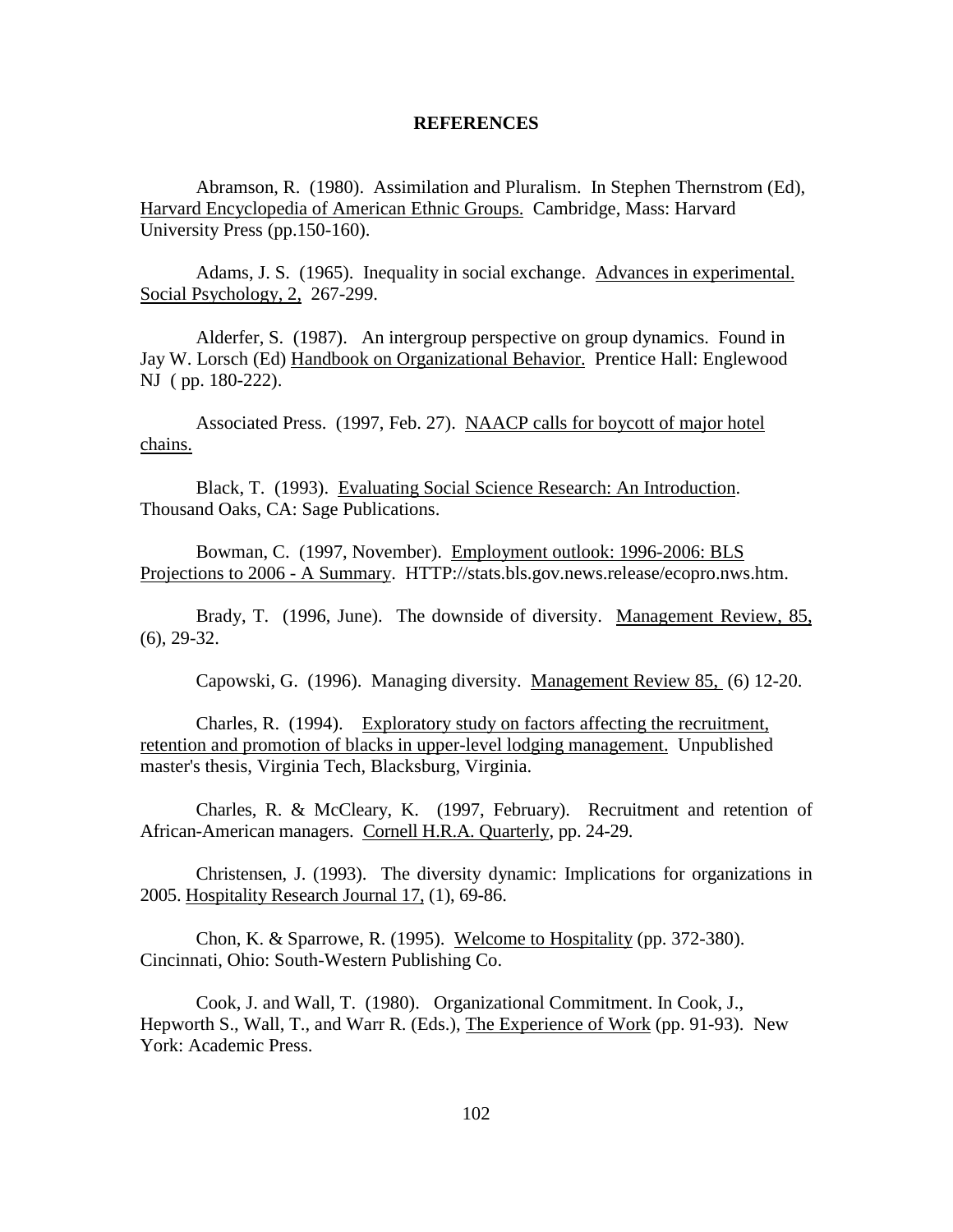Cook, J., Hepworth S., Wall, T., Warr, R. (1981). The Experience of Work: A compendium and review of 249 measures and their use. Academic Press, Inc. New York

Cox, T. (1990). Problems with doing research on race and ethnicity. Journal of Applied Behavioral Science, 26 (1), 5-24.

Cox, T. (1993). Cultural Diversity in Organizations: Theory, Research & Practice. San Francisco, CA: Berrett-Koehler Publishers.

Cox T., & Nkomo, S. (1990). Invisible men and women: a status report on race as a variable in organizational behavior and research. Journal of Organizational Behavior 11, 419- 431.

Cross, E.Y., Katz, J.H., Miller, F., and Seashore, E.W. (1994). The Promise of Diversity. Burr Ridge, IL Irwin.

Culbertson, A. & Rosenfeld, P. (1993). Understanding Sexual Harassment Through Organizational Surveys. In. Rosenfeld, P., Edwards, J. & Thomas, M. (Eds) Improving Organizational Surveys . Sage Publications: Newbury Park, CA (pp164-187).

Dacy, M. (1998). Hot topics for 1998: American Hotel & Motel Association. Http//www.ei-ahma.org/webs/ahma/media/hottopics.htm.

Doka, K. (1996). Dealing with diversity: the coming challenge to American business. Business Horizons 39 (3) , 67-71.

Dove, P. (1996/July). Change is coming. Lodging, 29-30.

Dovidio, J. (1993). The subtlety of racism. Training & Development, 47, (4), 51-57.

Dunham, R.B. & Smith, F.J. (1979). Organizational Surveys: An internal assessment of organizational health. Scott, Foresman & Company.

Edwards, J., Thomas, M., Rosenfeld, P., & Booth-Kewley, S. (1997). How to conduct organizational surveys. Thousand Oaks, CA: Sage Publications

Enz, C. (1993). Organizational architectures for the 21st Century: The redesign of hospitality firms. Hospitality Research Journal, 17(1), 103-109.

Farrar, A. (1996). It's all about relationships: African-American and European-American Women's Hotel Management Career. Unpublished doctoral dissertation, Virginia Tech, Blacksburg, Virginia.

Fisher, W. (1998). About AH & MA: American Hotel & Motel Association. Http://wwwei-ahma.org/webs/ahma/ahmahome.htm.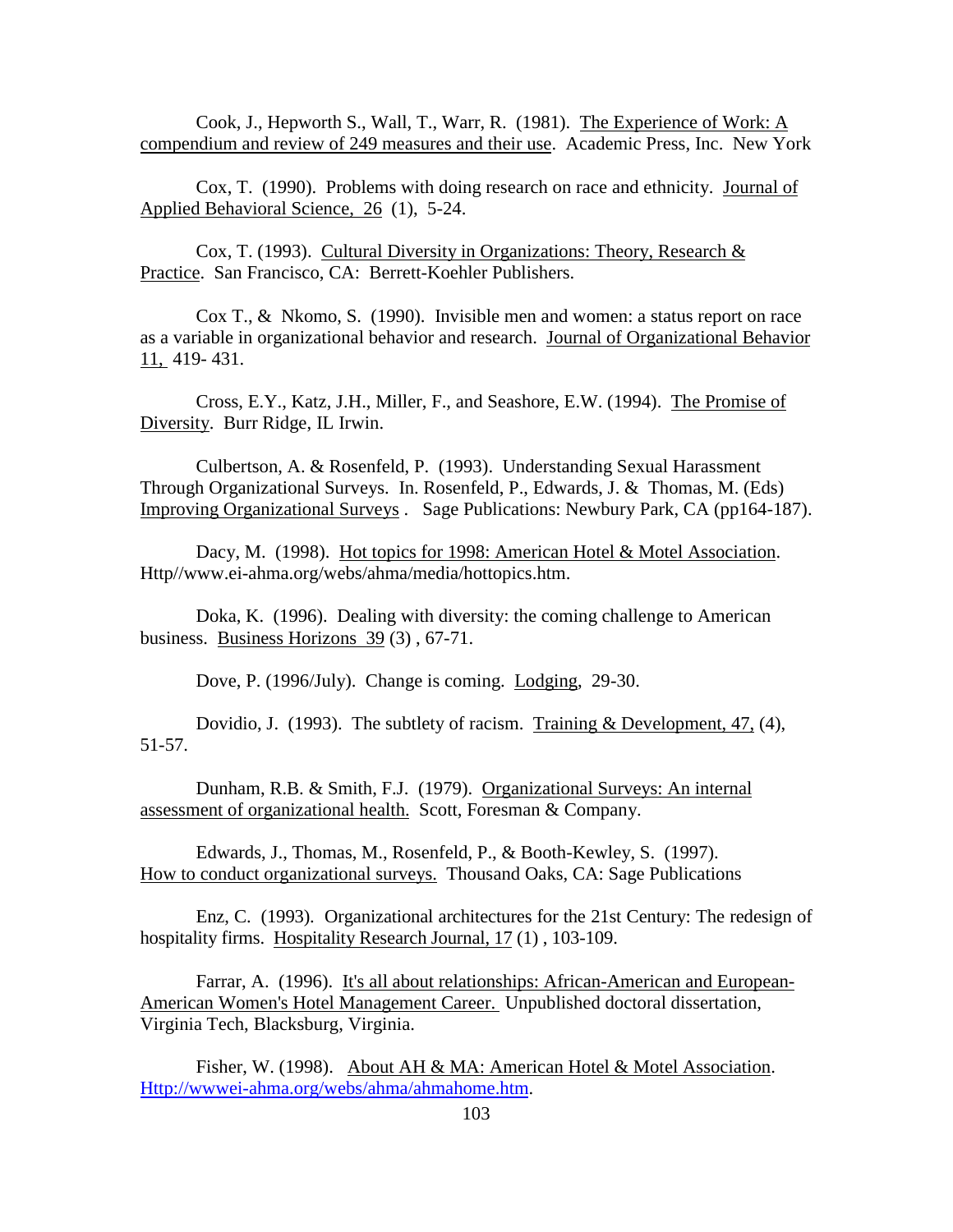Fordham, S. & Ogbu, J. (1986). Black students' school success: coping with the burden of acting white. The Urban Review 18, (3).

Fullerton, H. (1995). The 2005 labor force: growing, but slowly. Monthly Labor Review, 118, (11), 29-44.

Gamio, M. & Sneed, J. (1992). Cross-cultural training practices and needs in the hotel industry. Hospitality Research Journal, 15, (3), 13-26.

Ghiterlman, D. (1992/November). Racism, Let's face it. Meetings and Conventions 52-59.

Gregory, S. & Hughes, B. (1996). Managing a diverse workforce. Hospitality & Tourism Educator 8, ( 23), 111-114.

Hair, J., Anderson, R. Tatham, R. and Black, W. (1992). Multivariate Data Analysis with Readings. 3rd edition. Macmillan Publishing Company: New York.

Haywood, K. (1992). Effective Training: Toward a strategic approach. Cornell H.R.A. Quarterly, 33, (4), 43-52.

Henderson, G. (Ed.). (1994). Cultural Diversity in the Workplace: Issues and Strategies. Westport, Conn: Praeger.

Horrigan, M. (1997). Employment and Training Administration (ETA) - Report Bureau of Labor Statistics . Http:// stats.bls.gov/news.release/sept1.to4.htm.

Hospitality Industry Diversity Institute (HIDI). (1997). Conference proceedings " First Annual Conference - Quality Through Diversity hosted by Conrad N. Hilton College of Hotel and restaurant Management, University of Houston and the American Hotel & Motel Association.). Orlando, Fl

Jamieson, D. & O'Mara, J. (1991). Managing Workforce 2000: Gaining the Diversity Advantage. San Francisco, CA :Jossey-Bass.

Kutscher, R.(1995). Summary of BLS projections to 2005. Monthly Labor Review, 118, (11) 3-9.

Lee, C. (1994). A study of cultural diversity training practices in companyowned franchise restaurants. Unpublished master's thesis, Virginia Tech, Blacksburg, Virginia, USA.

Lister, H. (1997, April). By any means necessary. Lodging 11-12.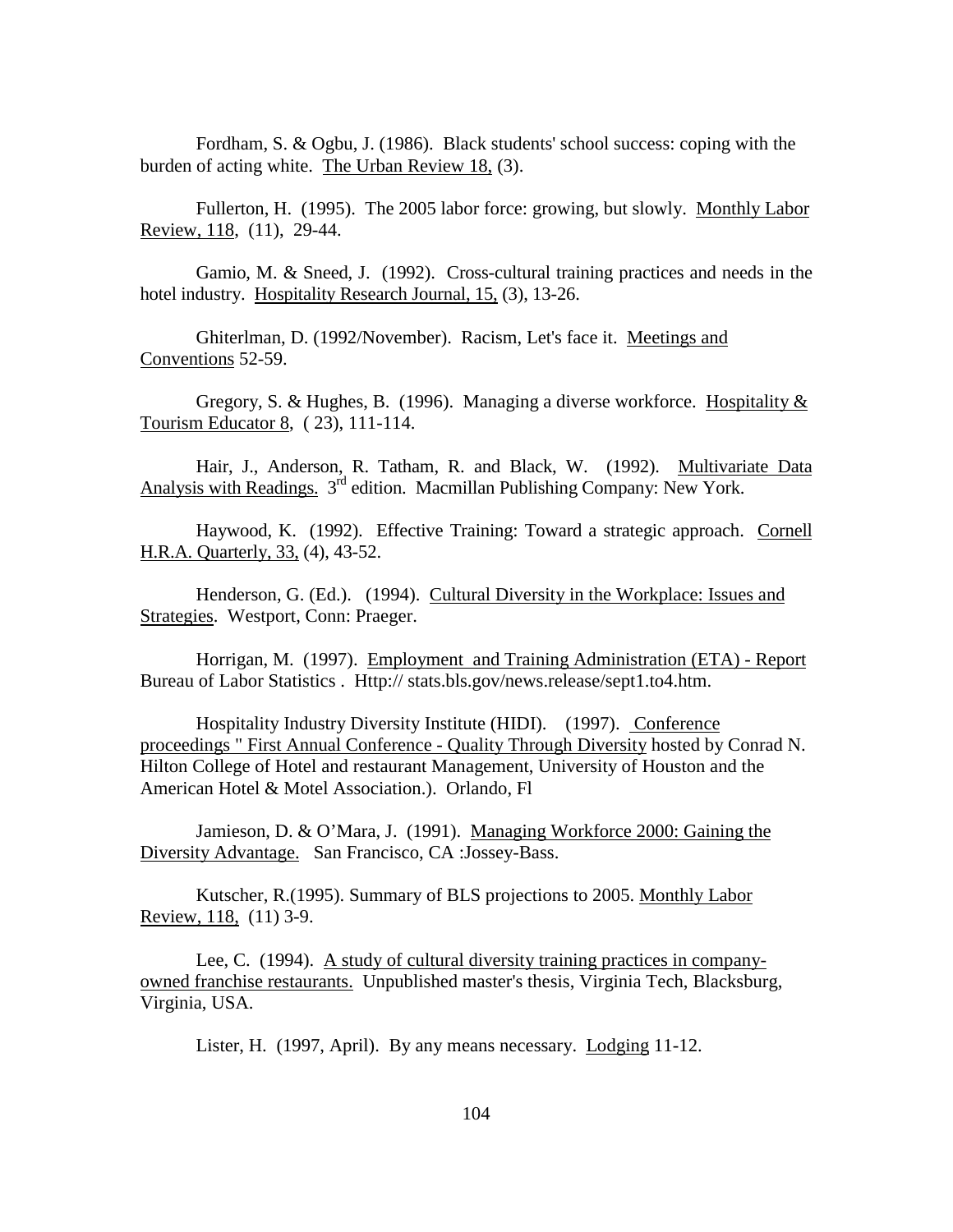Lubove, S. (1997, December). Damned if you do, damned if you don't. Forbes pp. 126-130.

Marger, M. (1994). Race and Ethnic Relations: American and Global Perspectives  $(3<sup>rd</sup> Ed)$ . Belmont, CA: Wadsworth Publishing.

McCune, J. (1996). Diversity training: a competitive weapon. Management Review, 85 , (6) ,25-29.

Minic, D. (Ed.), (1997). Tourism Works For America. Washington, DC: Tourism Works for America Council.

Miner, J. (1990). Theories of Organizational Behavior. Hinsdale, IL. The Dryden Press.

Morgan, W. (1982). Equality vs inequality amongst hospitality workers. International Journal of Hospitality Management, 1, (3), 157-162.

Mortimer, J.T. & Lorence, J. (1995). Sociological Perspectives on Social. In Cook, K.S. Fine, G.A. and House, J.S. (Eds.), Allyn & Bacon: Boston.

Nemetz, P. & Christensen, S. (1996). The challenge of cultural diversity: Harnessing a diversity view to understand multiculturalism. Academy of Management Review 21, (2), 434-462.

Nkomo, S. & Cox, T. (1996). Diverse identities in organizations. In S. Clegg, C. Hardy & W. Nord (Eds.), The Handbook of Organization Studies (pp. 338-356). London: Thousand Oaks.

Ogbu, J.M (1992). Understanding cultural diversity and learning. Educational Research 21, (8), 5-14.

Overmyer Day, L. (1995, December). The pitfalls of diversity training. Training & Development, 49 (12), 24-30.

Palmer, J. (1994). Chapter Forty-one Diversity: Three Paradigms. The Promise of Diversity (pp. 252-259). New York: Irwin.

Peceri, M. (1994). Diversity: A people issue, a business issue. World's -Eye View on Hospitality Trends, 8, (2), 9-10.

Quek, P. (1997, January). Managing a diverse workforce. Lodging, 23(5) , 19- 20.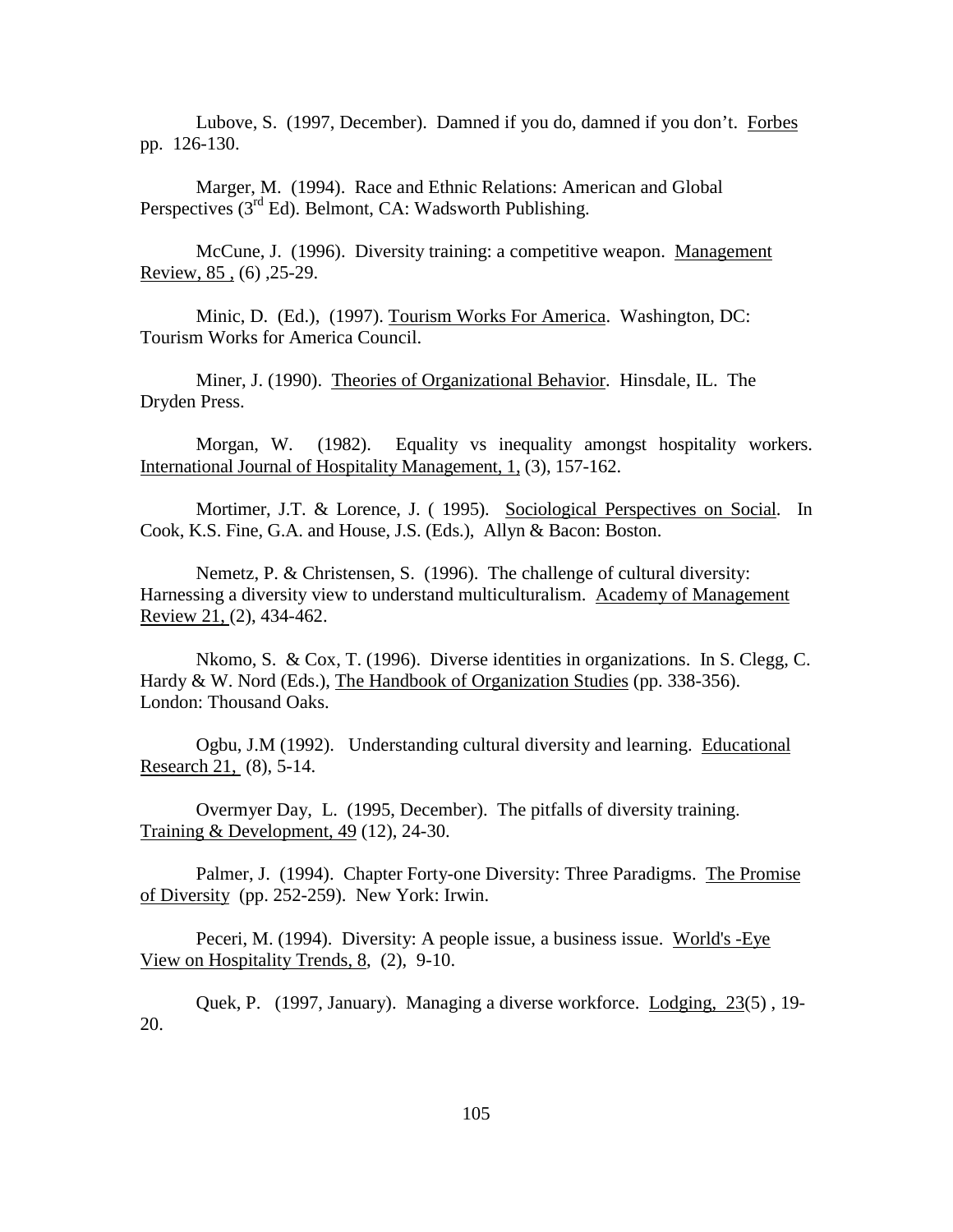Sanchez, J. & Brock , P. (1996). Outcomes of perceived discrimination among Hispanic employees: Is diversity management a luxury or a necessity? Academy of Management Journal, 39, (3), 704-719.

Sherry, J. (1965). The Civil Rights Act of 1964. Cornell H.R.A. Quarterly, 6, (2), 3-6.

Sherry, J. (1973). Equality? Law and the women employee. Cornell H.R.A. Quarterly, 14, (3), 85-103.

Stroebe, W., Kruglanski, A., Bar-Tal, D. & Hewston, M. (1988). The Social Psychology of Intergroup Conflict. Springer-VeRlag Publishers: Berlin Heidelberg.

Taylor & Bowers (1972). 2.5 General Satisfaction. In Cook, J., Hepworth, S. Wall, T., Warr S (Eds.), The Experience of Work. Newbury Park, NJ: Sage Publications.

Thomas, A. & Ely, R. (1996). Making differences matter: A new paradigm for managing diversity. Harvard Business Review 74, (5), 79-90.

Thomas, C. (1994). The downside of diversity. Training  $&$  Development, 48  $(1), 60-62.$ 

Thomas, R. (1990, March-April). From affirmative action to affirming diversity. Harvard Business Review , 107-117.

Thomas, R. (1991). Beyond Race and Gender: Unleashing the Power of Your Total Work Force by Managing Diversity. AMACOM, New York.

Thomas, R. (1996). Redefining Diversity. New York: American Management Association.

Van Eron, A. (1996, April). How to work with a diversity consultant. Training  $\&$ Development 50, (4), 41-45.

Wagley & Harris. (1964). Minorities in the New World. Columbia University Press. New York.

Wheeler, M. (1996, December). Diversity: Making the business case [Special Advertising Section]. Business Week.

Yinger, J. M. (1981). Toward a Theory of Assimilation and Disassimilation. Ethnic and Racial Studies 4: 249-264.

Yountan Kay, R. (1996, Autumn). Designing a diversity training program that suits your organization. Employment Relations Today no. 3 vol. 23 page 47-53.